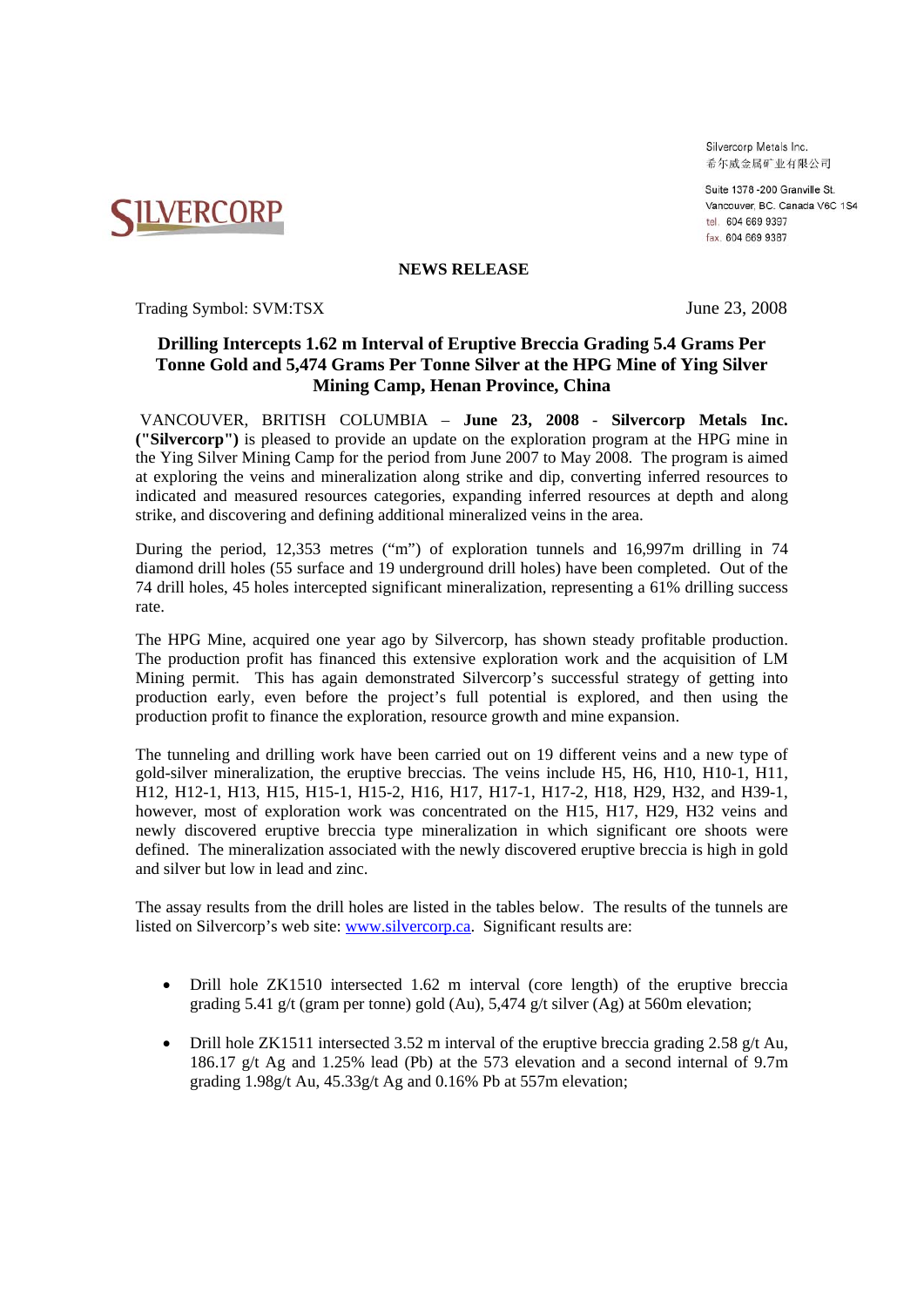- Drill hole ZK0703 intersected 0.34m (core length) in H10-1 Vein containing 2.59 g/t Au, 265 g/t Ag, and 12.37% Pb;
- Underground drill hole ZK0302 intersected 2.24m core interval of the H13 vein at 536m elevation, grading  $838$  g/t Ag, 14.13% Pb, and 0.19% Zn;
- Tunneling intercepted 0.55m true width grading 14.89 g/t Au, 246 g/t Ag, 5.63% Pb, and 0.19% Zn on 637m elevation on the H5 Vein;
- Tunneling intercepted 0.70m true width grading 1.51 g/t Au, 2.493 g/t Ag, 3.47% Pb, and 12.92% Zn at 543m elevation on the H13 Vein;
- Tunneling intercepted 0.20m true width of H6 Vein grading 12.56 g/t Au and 132 g/t Ag, at 693m elevation;
- Tunneling intercepted 0.25m true width containing 1.42 g/t Au, 4,425 g/t Ag, 3.88% Pb, and 1.12% Zn at 653m elevation on the H11 vein;
- Tunneling intercepted 0.15 m true width grading  $102 \frac{\text{g}}{\text{f}}$  Ag, 29.64% Pb, and 1.12% Zn at 647m elevation on the H12 vein;
- Tunneling intercepted 2.00 m true width grading  $5.22$  g/t Au,  $102$  g/t Ag,  $7.62\%$  Pb, and 0.23% Zn at 600m elevation on the H12-1 vein; Drill hole ZK23A-03 also hit the H12-1 vein at 970m elevation that contains 104 g/t Ag, 35.06% Pb, and 0.32% Zn over 0.10m core length;
- Tunneling intercepted drifting exposed 0.40m true width grading 0.82 g/t Au, 507 g/t Ag, 29.14% Pb at 624m elevation on the H15 vein;
- Tunneling intercepted H15-1 vein at 746m elevation containing 2.64 g/t Au, 961 g/t Ag, and 7.65% Pb over 0.30m true width;
- Tunneling exposed 0.45m true width of H15-2 Vein at 694m elevation grading 2.40 g/t Au, 670 g/t Ag, 15.70% Pb; Drill hole intersected the H15-2 vein at 450m elevation grading 1.05 g/t Au, 130 g/t Ag, 10.11% Pb over 0.50 m core length;
- Tunneling intercepted 0.40m true width containing 3.04 g/t Au, 3.729 g/t Ag, 8.33% Pb and 2.44% Zn at 625m elevation on the H17 vein; underground drill hole ZK1612 intersected the H17 vein at 217m elevation that grades 5.65 g/t Au, 53 g/t Ag, 7.57% Pb, and 7.26% Zn;
- Tunneling intercepted 0.60m true width of H17-1 vein at 341m elevation containing 325 g/t Ag and 20.34% Pb, and 1.36% Zn.
- Tunneling intercepted 2.70 m true width grading 324 g/t Ag, 29.53% Pb at 364m elevation on the H17-2 vein;
- Tunneling exposed 0.40 m true width grading 4.03 g/t Au, 2,081 g/t Ag, 5.19% Pb, and 0.53% Zn at the 740m elevation on the H18 vein;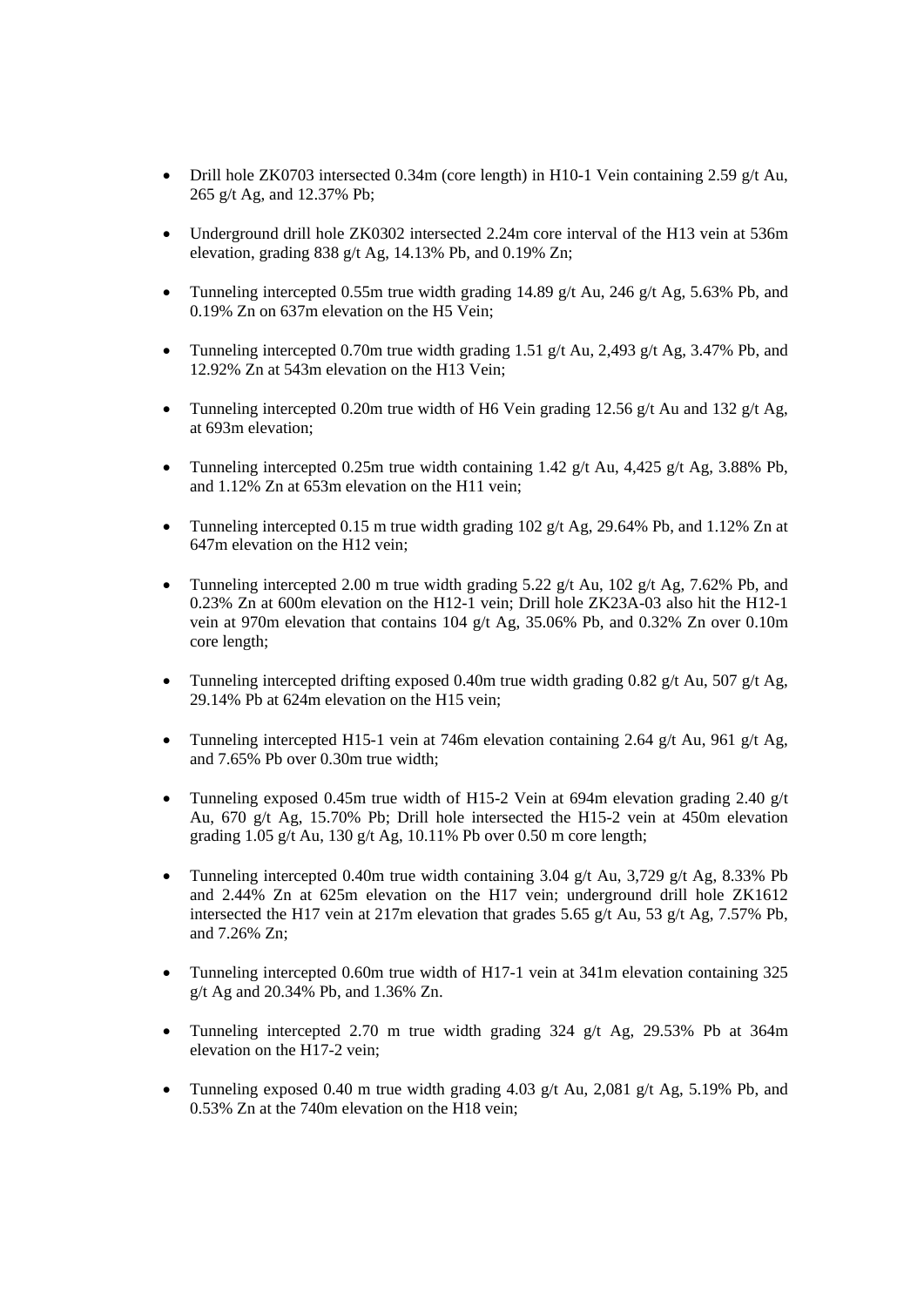- Tunneling on the 749m elevation H29 vein intersected 0.30m true width grading 134  $g/t$ Ag, 25.54% Pb, and 4.67% Zn;
- Tunneling on the 650m elevation H39-1 vein intersected 0.30m true width grading 2.92 g/t Au,  $1,011$  g/t Ag,  $1.33\%$  Pb, and  $1.21\%$  Zn;

# **H5 Vein**

The vein is over 600 m and dips to south steeply (84 degree). Over 205 m of drift and 95 m of bypass tunnel was completed on the 460 m elevation, and a 25 m long ore shoot is defined that contains 35 to 145 g/t Ag, and 0.52 to 10.48% Pb over 0.30 to 1.80 m true width.

# **H6 Vein**

The vein was traced over 150 m so far by tunnel with 50 to 80 degree dipping angle at 652m elevation.

# **H10 Vein**

On the surface, the H10 vein extends over 200 m with a dipping angle of 75 degree at southeast direction. Over 88 m drifting and 57 m crosscutting were completed on the vein through PD640, which defined 30 m long, 0.15 m wide gold ore shoot at 640m elevation.

# **H10-1 Vein**

The vein is a branch of H10 Vein and is located southeast of H10 vein. Three drill holes intercepted the vein at 615 to 619m elevation. The drill hole intercepts contain 0.29 to 2.59  $g/t$ Au, 21 to 414 g/t Ag, and 1.49 to 52.70% Pb over 0.15 to 0.34 m core intervals.

### **H11 Vein**

The vein is located 45 m southeast of H10 Vein and extends over 270m in length. It dips to southeast with a dipping angle of 75 degrees. Exploration work includes 137 m drifting along the vein at 652m elevation through PD640 and 6 drill holes at 500 to 530 m elevation.

### **H12 Vein**

The vein is north-south striking and dips to east at a dipping angle of 78 degree. It has been drifted over 339 m through PD640. A 33 m long ore shoot in the vein was defined at 640m elevation which ranges 0.15 to 1.20 m in width.

### **H12-1 Vein**

H12-1 is located 60 m east of H12 and is parallel to H12 and was tunneled over 289 m at 600m and 640m elevation through PD640. Eight diamond drill holes intercepted the vein at an elevation ranging from 571 to 640 m.

### **H13 Vein**

A newly discovered vein, it is traced on surface over a length of 350 m. Exploration work includes 335 m drifting along the vein at 530 m elevation through PD2 and interception by 8 diamond drill holes.

### **H15 Vein**

The vein was explored through five access tunnels – PD3 at 380m, 460m, 500m levels, PD630 at 630m level, PD700 at 700m level, PD710 at 710m level, and PD720 at 720m level. A total of 1,622 m of tunneling was completed and 30 drill holes intersected on the vein. Tunneling includes 676 m drift and 206 m raise along the vein, and 649 m of crosscut. The most significant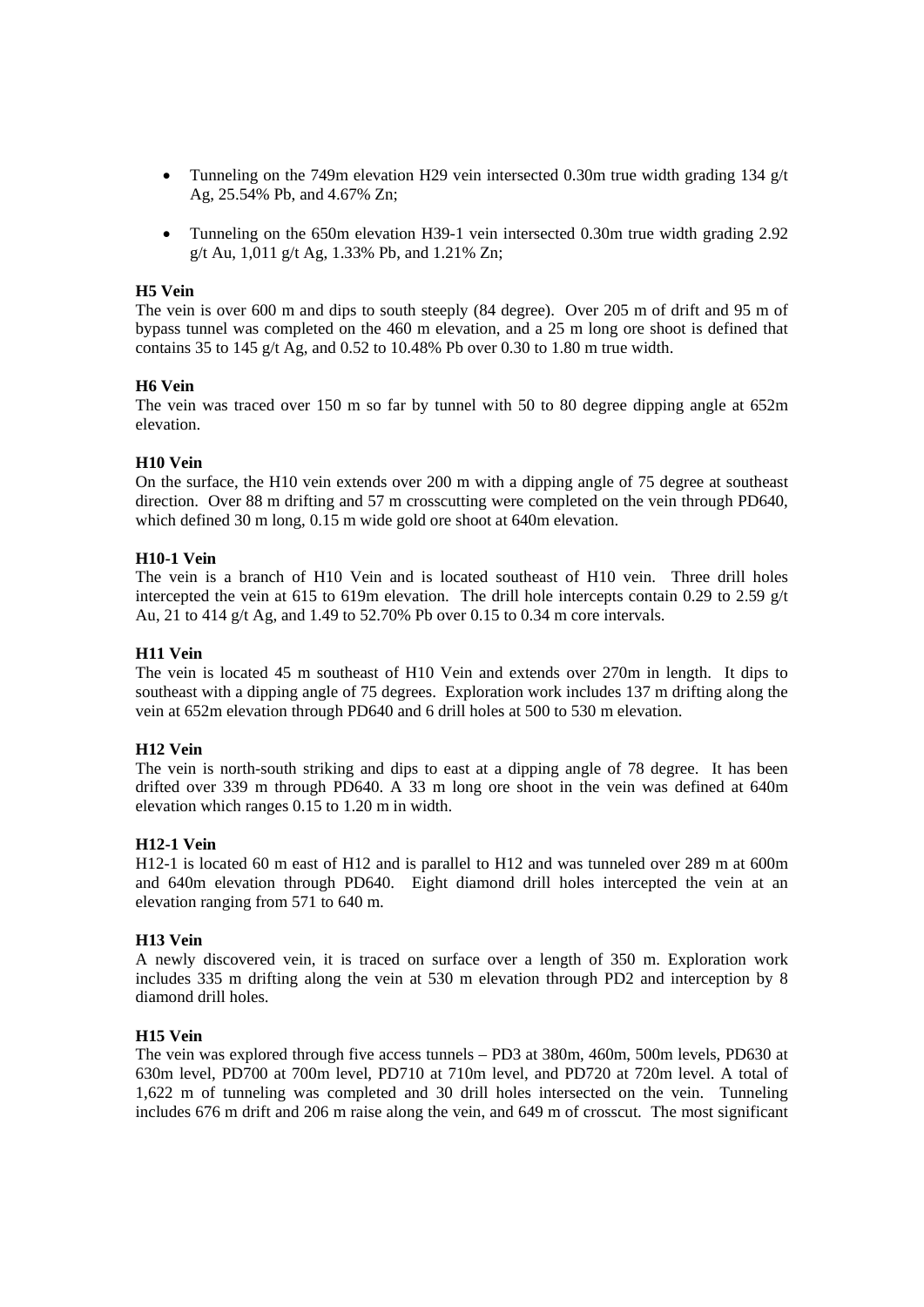ore shoot was about 120 m in length and 0.20 to 1.80 m in width at 380m level, grading as high as 5.38 g/t Au, 183 g/t Ag, 13.28% Pb, and 13.57% Zn.

# **H15-1 and H15-2 Veins**

H15-1 Vein is located at 80 to 100 m west of the H15 vein. The H15-2 vein is branching out from H15 Vein at approximately 740m elevation, dipping to northwesterly with 80 degree dipping angle. H15-1 Vein was mapped on the surface about 350m in striking length while H15- 2 Vein was only intercepted by diamond drilling and tunneling. The both veins are explored at 720m, 700m, and 630m elevations through the main access tunnel PD720, PD700, and PD730. A total of 413 m and 126 m drifting were completed for the H15-1 and H15-2 veins. Five drill holes intercepted the H15-2 Vein and three of them hit significant mineralization.

# **H16 Vein**

The vein extends over 600 m in length. A total of 248 m of tunneling (217 m drifting and 31 m crosscutting) and 10 drill holes were completed on the vein. The drifting was done at 660 m level through main access tunnel PD670. Five of 10 drill holes intercepted the significant mineralization from 420m to 678m elevation.

# **H17 Vein**

A total of 3,021 m of tunneling were completed for the vein at 10 different levels from 340m to 720m elevation through 6 main access tunnels PD2, PD3, PD630, PD670, PD700, and PD720. In PD3, tunneling was carried out on the 500m, 460m, 420m, 380m, and 340m elevation and drifted 1,364 m. 287 m drifting in PD2 was done at 530m elevation. At 630m elevation through PD630, a 425 m drift was completed. In PD670, about 284 m drift was done along the vein. In PD700 and PD720, 166 m and 495 m drifting was done at 700m and 720m elevation, respectively. Six diamond drill holes have intercepted the H17 vein with significant mineralization.

Tunneling and drilling have defined 6 high grade ore shoots. The largest shoot is 40 to 120m in length and extends from 420m to 50m elevation (350m in down dip direction) grading as high as 6.50 g/t Au, 1,256 g/t Ag, 23.06% Pb, and 14.97% Zn.

### **H17-1 and H17-2 Veins**

H17-1 Vein is located at 35 m west of the H17 vein. H17-2 Vein, located between H17 and H15 Veins, is branching out from H15 Vein approximately at the 410m elevation and merged to H17 Vein around the 365m elevation. Both veins were not shown on the surface and were only intersected by tunneling.

### **H18 Vein**

The vein extends northeasterly for approximately 300 m on the surface. It dips to northwest with a dipping angle of 64 to 72 degrees. A total of 626 m of drifting was completed on the vein at 720 m and 700 m elevation through PD700 and PD720.

# **H32 Vein**

Exploration work on the vein includes 245 m of drift and 60 m of raise along the vein and 26 m of crosscut. The work defined an ore shoot about 35 m long at 620 m elevation and 50 m long at 660m elevation.

### **H39-1 Vein**

The vein was mapped over 600 m on the surface along northeast striking direction. H39-1 Vein steeply dips to southeast. Over 422 m of tunneling was developed on the vein. The work includes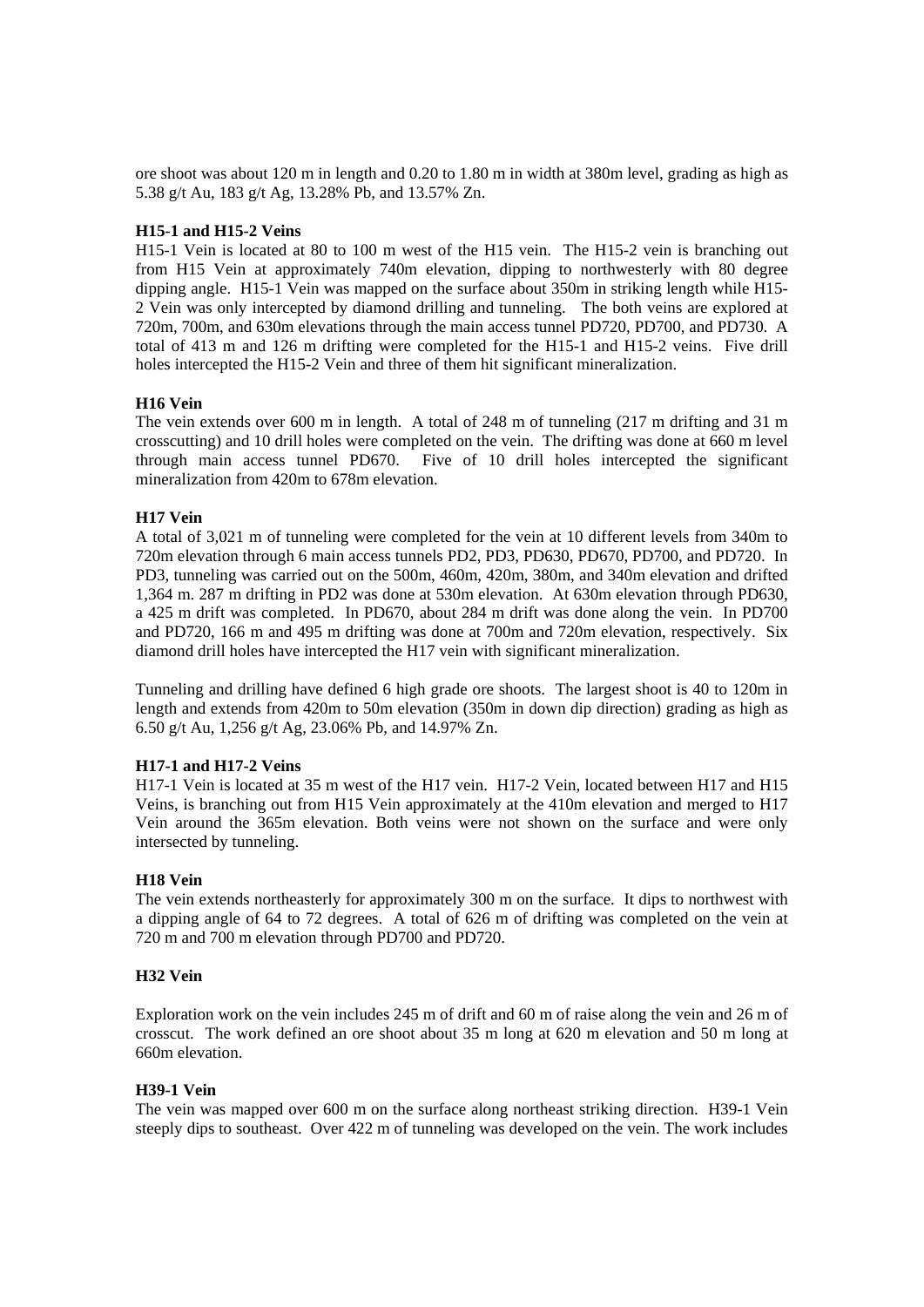224 m of drift and 48 m of raise along the vein, and 151 m of crosscut to access the vein from main access tunnel PD640.

# **Eruptive Breccia**

Eruptive breccia, irregularly shaped, strikes northwesterly. On the surface, the breccia is over 700m on strike and 120m in width, dipping nearly vertically and extending at least over 450m.

|                                    |                              | Intersection    |                 | <b>Distance</b> |                                             |                         |                |                |               |               |              |
|------------------------------------|------------------------------|-----------------|-----------------|-----------------|---------------------------------------------|-------------------------|----------------|----------------|---------------|---------------|--------------|
| <b>Mineralized</b><br><b>Veins</b> | <b>Drill</b><br><b>Holes</b> | From<br>(m)     | To(m)           | Interval<br>(m) | to South<br>οf<br><b>Section</b><br>Line 16 | <b>Elevation</b><br>(m) | Au<br>(g/t)    | Ag<br>(g/t)    | Ag<br>(oz/t)  | Pb<br>$(\%)$  | Zn<br>(%)    |
| Breccia.                           | ZK1501                       | 126.32          | 128.2           | 1.88            | 794                                         | 576                     | 0.289          | 160            | 5.14          | 0.33          | 0.02         |
| <b>Breccia</b>                     | ZK1507                       | 177.08          | 177.26          | 0.18            | 780                                         | 625                     | 1.338          | 38             | 1.21          | 1.34          | 0.88         |
| <b>Breccia</b>                     | ZK1509                       | 191.15          | 192.64          | 1.49            | 780                                         | 583                     | 1.191          | 6              | 0.20          | 0.01          | 0.01         |
| <b>Breccia</b>                     | ZK1509                       | 51.36           | 53.41           | 2.05            | 780                                         | 709                     | 0.062          | 15             | 0.47          | 3.35          | 0.30         |
| <b>Breccia</b>                     | ZK1509                       | 37.5            | 41.17           | 3.67            | 780                                         | 720                     | 0.015          | 4              | 0.12          | 0.57          | 1.32         |
| <b>Breccia</b>                     | ZK1510                       | 205.3           | 206.97          | 1.62            | 780                                         | 560                     | 5.405          | 5747           | 184.76        | 0.20          | 0.03         |
| <b>Breccia</b>                     | ZK1510                       | 42.09           | 45.79           | 3.70            | 780                                         | 715                     | 0.041          | 17             | 0.56          | 2.30          | 1.71         |
| <b>Breccia</b>                     | ZK1511                       | 186.38          | 190.00          | 3.52            | 800                                         | 572                     | 2.58           | 186.17         | 5.98          | 1.25          | Na           |
| <b>Breccia</b>                     | ZK1511                       | 197.10          | 209.00          | 9.7             | 800                                         | 557                     | 1.98           | 45.53          | 1.46          | 0.16          | Na           |
| <b>Breccia</b>                     | ZK6606                       | 33.6            | 35.42           | 1.82            | 900                                         | 532                     | 0.343          | 32             | 1.02          | 1.15          | 0.10         |
| <b>Breccia</b>                     | ZK8408                       | 219.64          | 221.44          | 1.80            | 776                                         | 610                     | 0.150          | 227            | 7.31          | 0.35          | 0.32         |
| <b>Breccia</b>                     | ZK8408                       | 164.58          | 166.38          | 1.80            | 776                                         | 649                     | 0.124          | 19             | 0.60          | 2.23          | 0.10         |
| <b>Breccia</b>                     | ZK8408                       | 159.22          | 161.35          | 2.13            | 776                                         | 652                     | 1.282          | 190            | 6.09          | 0.93          | 0.07         |
| H10-1                              | ZK0701                       | 4.28            | 4.60            | 0.32            | 610                                         | 619                     | 0.288          | 21             | 0.67          | 1.49          | 0.03         |
| $H10-1$                            | ZK0702                       | 4.95            | 5.10            | 0.15            | 610                                         | 618                     | 0.727          | 414            | 13.32         | 52.70         | 0.10         |
| H10-1                              | ZK0703'                      | 7.48            | 7.82            | 0.34            | 610                                         | 615                     | 2.592          | 265            | 8.53          | 12.37         | 0.08         |
| H <sub>11</sub>                    | ZK0703                       | 96.12           | 98.8            | 2.68            | 610                                         | 532                     | 0.792          | 91             | 2.93          | 9.80          | 0.04         |
| H11                                | ZK0706                       | 139.9           | 140.7           | 0.80            | 610                                         | 506                     | 0.932          | 29             | 0.94          | 0.31          | 1.14         |
| H12                                | ZK23A02                      | 61.36           | 61.51           | 0.15            | 970                                         | 589                     | 0.622          | 70             | 2.26          | 18.92         | 1.59         |
| H12                                | ZK23B01                      | 92.92           | 93.02           | 0.10            | 970                                         | 583                     | 5.190          | 67             | 2.17          | 0.28          | 0.04         |
| $H12-1$                            | ZK23A01                      | 10.53           | 12.50           | 1.97            | 970                                         | 639                     | 2.758          | $\overline{6}$ | 0.18          | 1.18          | 0.10         |
| $H12-1$                            | ZK23A02                      | 46.59           | 47.09           | 0.50            | 970                                         | 603                     | 0.019          | 10             | 0.32          | 2.29          | 0.09         |
| $H12-1$                            | ZK23A03                      | 17.47           | 17.57           | 0.10            | 970                                         | 633                     | 0.140          | 104            | 3.34          | 35.06         | 0.32         |
| $H12-1$                            | ZK23B01                      | 11.19           | 13.25           | 2.06            | 970                                         | 639                     | 2.489          | 18             | 0.59          | 0.31          | 0.09         |
| $H12-1$                            | ZK23B02                      | 14.16           | 16.27           | 2.11            | 970                                         | 635                     | 0.640          | 66             | 2.11          | 5.06          | 0.15         |
| $H12-1$                            | ZK23C01                      | 11.06           | 11.97           | 0.97            | 970                                         | 640                     | 0.213          | 22             | 0.71          | 1.05          | 0.07         |
| $H12-1$                            | ZK23C02                      | 13.00           | 13.66           | 0.66            | 970                                         | 637                     | 0.262          | 31             | 1.00          | 1.98          | 0.10         |
| $H12-1$                            | ZK2503                       | 116.31          | 117.58          | 1.27            | 990                                         | 562                     | 0.649          | 135            | 4.34          | 0.35          | 0.08         |
| $H12-1$                            | ZK2503                       | 105.39          | 105.49          | 0.10            | 990                                         | 571                     | 0.391          | 70             | 2.26          | 21.97         | 2.42         |
| H <sub>13</sub><br>H <sub>13</sub> | ZK0301<br>ZK0302             | 75.51<br>105.17 | 77.61<br>107.41 | 2.10<br>2.24    | 506<br>506                                  | 571<br>536              | 0.104<br>0.511 | 139<br>838     | 4.47<br>26.94 | 1.55<br>14.13 | 0.65<br>0.19 |
| H <sub>13</sub>                    | ZK0303                       | 188.01          | 188.61          | 0.60            | 506                                         | 453                     | 0.223          | 238            | 7.64          | 21.36         | 0.30         |
| H <sub>13</sub>                    | ZK0701                       | 174.05          | 174.10          | 0.05            | 600                                         | 504                     | 0.030          | 23             | 0.74          | 3.51          | 1.82         |
| H <sub>13</sub>                    | ZK0702                       | 219.1           | 221.6           | 2.50            | 602                                         | 449                     | 0.397          | 25             | 0.80          | 1.89          | 0.14         |
| H <sub>13</sub>                    | ZK0703                       | 287.1           | 288.47          | 1.37            | 602                                         | 359                     | 0.971          | 252            | 8.12          | 0.68          | 0.74         |
| H <sub>15</sub>                    | ZK1609                       | 167.33          | 168.23          | 0.84            | -8                                          | 323                     | 1.576          | 73             | 2.36          | 2.74          | 1.50         |
| H <sub>15</sub>                    | ZK1609                       | 160.20          | 162.26          | 2.06            | $-8$                                        | 328                     | 2.160          | 192            | 6.18          | 11.05         | 0.59         |
| H <sub>15</sub>                    | ZK1612                       | 248.41          | 249.16          | 0.75            | 6                                           | 237                     | 0.046          | 8              | 0.24          | 0.44          | 1.19         |
| H <sub>15</sub>                    | ZK20A01                      | 178.72          | 180.17          | 1.45            | $-116$                                      | 321                     | 1.219          | 4              | 0.14          | 0.11          | 0.01         |
| H15                                | ZK3601                       | 56.03           | 58.05           | 2.02            | $-500$                                      | 843                     | 1.681          | 11             | 0.34          | 0.09          | 0.05         |
| H <sub>15</sub>                    | ZK3602                       | 81.05           | 82.25           | 1.16            | $-503$                                      | 809                     | 1.090          | 42             | 1.35          | 1.52          | 0.05         |
| H <sub>15</sub>                    | ZK4404                       | 68.17           | 69.05           | 0.88            | $-686$                                      | 806                     | 1.030          | 3              | 0.10          | 0.04          | 0.01         |
| H <sub>15</sub>                    | ZK4408                       | 181.79          | 182.09          | 0.30            | $-686$                                      | 676                     | 1.403          | 9              | 0.29          | 0.09          | 0.03         |
| H15                                | ZK4806                       | 67.73           | 67.91           | 0.18            | $-800$                                      | 807                     | 8.606          | 18             | 0.59          | 0.22          | 0.03         |

**Drill Hole Assay Results**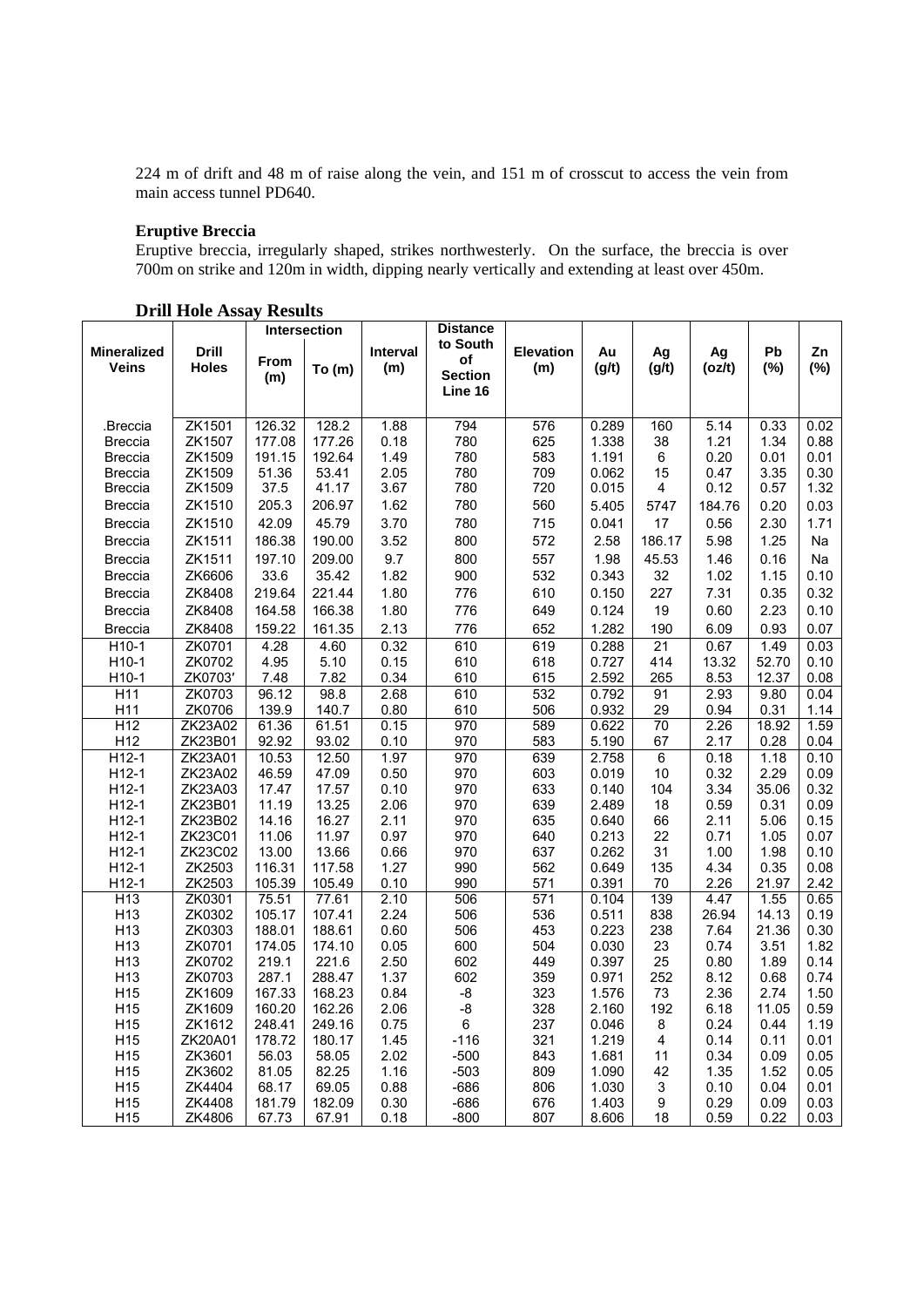| $H15-2$           | ZK1609       | 14.28  | 14.78  | 0.50 | -8     | 450 | 1.053 | 130 | 4.17 | 10.11 | 0.20 |
|-------------------|--------------|--------|--------|------|--------|-----|-------|-----|------|-------|------|
| $H15-2$           | ZK1610       | 25.03  | 26.18  | 1.15 | 6      | 438 | 0.180 | 130 | 4.19 | 1.38  | 0.22 |
| $H15-2$           | ZK16B01      | 41.02  | 42.03  | 1.01 | -40    | 421 | 0.176 | 128 | 4.11 | 5.16  | 0.28 |
| H <sub>16</sub>   | ZK0701       | 247.5  | 47.7   | 0.20 | 604    | 455 | 0.142 | 43  | 1.40 | 2.33  | 0.36 |
| H <sub>16</sub>   | ZK1509       | 302.38 | 304.48 | 2.10 | 780    | 482 | 0.043 | 249 | 7.99 | 1.45  | 0.12 |
| H <sub>16</sub>   | ZK1510       | 356.02 | 356.53 | 0.51 | 780    | 420 | 1.584 | 9   | 0.28 | 0.15  | 0.03 |
| H <sub>16</sub>   | ZK1701       | 114.65 | 114.9  | 0.25 | 850    | 678 | 1.551 | 67  | 2.15 | 9.90  | 2.52 |
| H <sub>16</sub>   | ZK1702       | 184.64 | 184.94 | 0.30 | 850    | 588 | 0.445 | 45  | 1.43 | 2.62  | 0.65 |
| H <sub>17</sub>   | ZK0701       | 280.34 | 281.06 | 0.72 | 635    | 432 | 0.475 | 14  | 0.46 | 1.17  | 0.52 |
| H <sub>17</sub>   | ZK1101       | 204.2  | 205.35 | 1.15 | 766    | 548 | 0.313 | 31  | 1.00 | 4.20  | 0.20 |
| H <sub>17</sub>   | ZK1609       | 185.04 | 185.04 | 1.13 | -3     | 308 | 0.049 | 117 | 3.76 | 11.65 | 1.19 |
| H <sub>17</sub>   | ZK1612       | 269.81 | 271.11 | 1.30 | 6      | 217 | 5.648 | 53  | 1.70 | 7.57  | 7.26 |
| H <sub>17</sub>   | ZK16B01      | 306.99 | 309.80 | 2.81 | -40    | 160 | 0.371 | 23  | 0.73 | 0.77  | 2.31 |
| H <sub>17</sub>   | ZK3601       | 178.78 | 179.23 | 0.45 | $-537$ | 758 | 9.902 | 64  | 2.07 | 0.31  | 0.06 |
| H <sub>17</sub>   | ZK3602       | 243.24 | 243.55 | 0.31 | $-536$ | 656 | 6.260 | 10  | 0.31 | 0.15  | 0.09 |
| H <sub>17-1</sub> | ZK1609       | 201.82 | 202.44 | 0.62 | $-3$   | 295 | 0.937 | 69  | 2.20 | 9.47  | 1.33 |
| $H17-2$           | ZK1609       | 212.60 | 213.09 | 0.49 | $-3$   | 286 | 2.758 | 6   | 0.18 | 1.18  | 0.10 |
| H <sub>29</sub>   | ZK004        | 117.41 | 117.71 | 0.30 | 1210   | 795 | 0.015 | 5   | 0.16 | 1.38  | 0.03 |
| H <sub>29</sub>   | <b>ZK008</b> | 134.03 | 136.09 | 2.06 | 1230   | 774 | 0.083 | 12  | 0.40 | 2.02  | 0.08 |

# **Quality Control**

Rock samples were collected by channel sampling the face of the undercut drifts. The channels were usually cut 10cm in width and 5cm in depth producing a sample weighing approximately 2kg to 10kg for each 0.10 to 1.00m interval depending on the thickness of mineralization. Drill cores are NQ/HQ size and drill core samples were taken from sawn half core limited by apparent massive galena sheet contact or shear/alteration contact.

The Company maintains a quality control program to ensure best practice in sampling and analysis of the tunnel samples. The samples are shipped directly in security sealed bags to two labs: and the Langfang Institute of Geochemical and Geophysical Exploration (Certification ISO 9001), a well-regarded analytical laboratory in Langfang, Hebei Province near Beijing and analytical Lab of No. 6 Team of Henan Non-Ferrous Metals Geological and Mineral Resources Bureau in Luoyang located 125km by road northeast of the LM Mine.

The sample preparation consists of drying, crushing, and splitting of the sample to 250 grams, then the sample is pulverized to 200 mesh.

No. 6 Lab utilizes two acid digestion and AA finish on a 0.5 gram sample for lead and zinc. Titration is utilized as a modified process for higher grade materials. Silver is also analyzed using a two acid digestion on a 0.5 gram sample and AA finish.

Langfang Lab uses the ICP-OES process to analyze for lead, zinc and silver a 0.1 gram sample is digested with hot HCL, Hot HNO<sub>3</sub>, HF and HClO<sub>4</sub> (200 degrees centigrade) the pregnant solution is analyzed utilizing mass spectrometry.

Both labs utilize a QA/QC system of duplicates replicates and Standards.

Michael Hibbitts, P.Geo, is the Qualified Person on the project under NI 43-101.